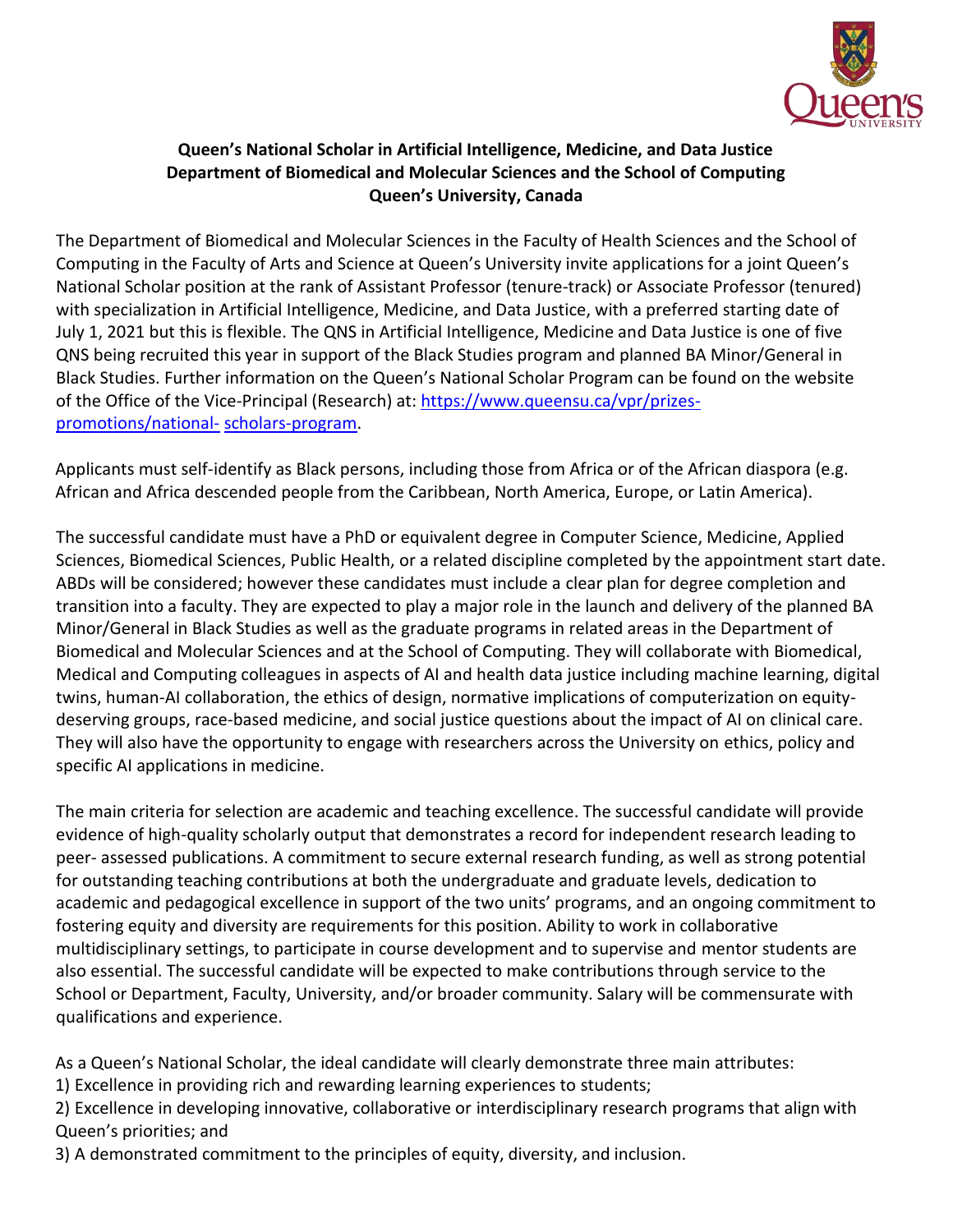Further information on teaching and research priorities at Queen's is available in the Queen's Academic Plan, found via:<https://www.queensu.ca/strategicplanning/academic> and the Queen's Strategic Research Plan, found via: [https://www.queensu.ca/strategicplanning/research.](https://www.queensu.ca/strategicplanning/research)

People from across Canada and around the world come to learn, teach and carry out research at Queen's University. Faculty and their dependents are eligible for an extensive benefits package including prescription drug coverage, vision care, dental care, long term disability insurance, life insurance and access to the Employee and Family Assistance Program. The preferred candidate will also participate in a pension plan. Tuition assistance is available for qualifying employees, their spouses and dependent children. Queen's values families and is pleased to provide a 'top up' to government parental leave benefits for eligible employees on maternity/parental leave. In addition, Queen's provides partial reimbursement for eligible daycare expenses for employees with dependent children in daycare. Details are set out in the Queen's-QUFA Collective Agreement. For more information on employee benefits, see [Queen's Human](http://www.queensu.ca/humanresources) [Resources.](http://www.queensu.ca/humanresources)

Additional information about Queen's University can be found on [the Faculty Recruitment and Support](https://www.queensu.ca/facultyrecruitment/home) [website.](https://www.queensu.ca/facultyrecruitment/home) The University is situated on the traditional territories of the Haudenosaunee and Anishinaabe, in historic Kingston on the shores of Lake Ontario. Kingston's residents enjoy an outstanding quality of life with a wide range of cultural, recreational, and creative opportunities. Visit [Inclusive Queen's](https://www.queensu.ca/inclusive/content/home) for information on equity, diversity and inclusion resources and initiatives.

Queen's University is one of Canada's leading research‐intensive universities with a global reputation and is a recognized leader in Canadian higher education. The School of Computing and Department of Biomedical and Molecular Sciences are mid-sized units with strong undergraduate, Master's and Doctoral programs.

This opportunity is open only to qualified individuals who self-identify as Black persons, including those from Africa or of the African diaspora (e.g. African and Africa descended people from the Caribbean, North America, Europe, or Latin America). Recognizing the intersectionality of identities within Black communities, applications from Black candidates who also, for example, identify as women, persons with disabilities, and 2SLGBTQ+ persons are welcome. All qualified candidates are encouraged to apply; however, in accordance with Canadian immigration requirements, Canadian citizens and permanent residents of Canada will be given priority.

Queen's University has developed a special program, as described by the Ontario Human Rights Commission, in connection with the search to fill this position.

To comply with federal laws, the University is obliged to gather statistical information as to how many applicants for each job vacancy are Canadian citizens / permanent residents of Canada. Applicants need not identify their country of origin or citizenship; however, all applications must include one of the following statements: "I am a Canadian citizen / permanent resident of Canada"; OR, "I am not a Canadian citizen / permanent resident of Canada". Applications that do not include this information will be deemed incomplete.

In addition, the impact of certain circumstances that may legitimately affect a nominee's record of research achievement will be given careful consideration when assessing the nominee's research productivity. Candidates are encouraged to provide any relevant information about their experience and/or career interruptions.

A complete application consists of:

• a cover letter (including one of the two statements regarding Canadian citizenship / permanent resident status specified in the previous paragraph);